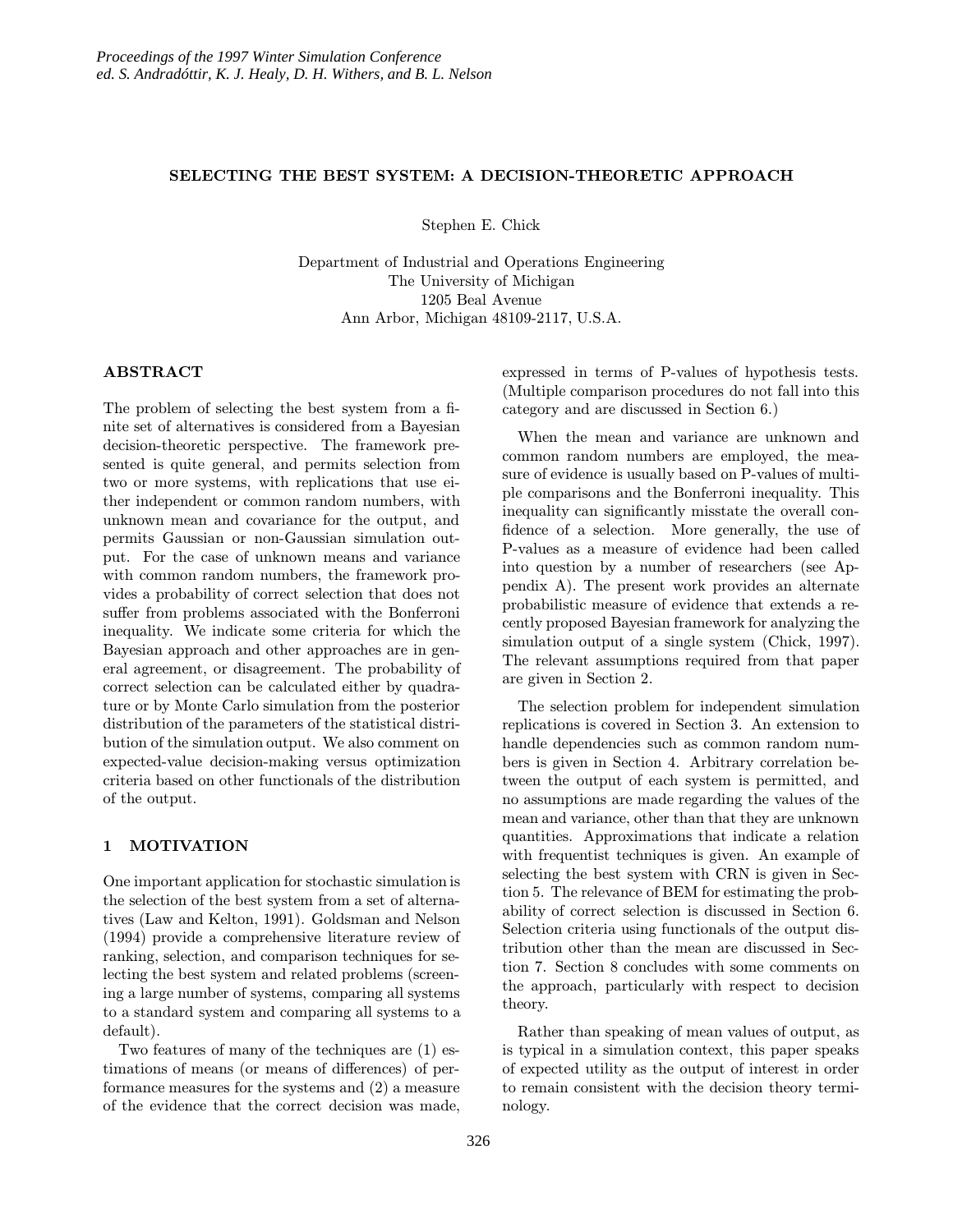# 2- ASSUMPTIONS

Suppose there are  $K$  different simulated systems, and the objective is to select the system with the maximum expected utility. We make the following additional assumptions for the case of independent replications. Modified assumptions for dependent replications are given in Section 4.

- 1. The simulation output  $O_{k,r}$  for system k, replication  $r (k = 1, ..., K; r = 1, ..., R_k)$ , is independent from replication to replication.
- 2. The distribution of  $O_{k,r}$  has density

$$
p_{O_k|\theta_k}(o_{k,r}) = f_{O_k|\theta_k}(o_{k,r})do_k
$$

with continuous (possibly multidimensional) parameters  $\theta_k$ ,  $k = 1, \ldots K$ .

- 3. The  $\theta_k$  are initially unknown, with prior probability  $p_{\Theta_1,...,\Theta_K}(\theta_1,...,\theta_K) = \prod_{k=1}^K p_{\Theta_k}(\theta_k)$ .
- 4. A real-valued utility function  $u$  measures the utility  $u(k, o_k)$  of an outcome  $o_k$  for system k.
- 5. The parameters for the input distributions to the simulation are fixed.

Assumption 5 simplifies the presentation by neglecting uncertainty about the distributions that describe randomness in the system behavior.

Define  $\vec{v}(\theta) = (v_1(\theta_1), \ldots, v_K(\theta_K))$  to be the expected conditional utilities of each system, given  $\theta$ , where  $v_k(\theta_k) = E[u(k, O_k) | \theta_k]$ . Because  $\theta_k$  is unknown, the expected conditional utility is a random variable whose distribution depends on the distribution of  $\theta_k$ . Write upper case  $\Upsilon_k = E[u(k, O_k) | \Theta_k]$ for the random variable, and lower case  $v_k$  for its outcome. As more replications are run, more is learned about the distribution of  $\Theta_k$ , and therefore about the unconditional expected utility.

The distribution of  $\tilde{\Upsilon} = (\Upsilon_1, \ldots, \Upsilon_K)$  is used to select the best system and provide a probabilistic measure of evidence of correct selection.

#### 3 INDEPENDENT REPLICATIONS

An important case of selecting the best of  $K$  systems arises when all replications for all systems are run with independent random variables. Suppose  $R_k$  independent replications are run for system  $k$ ,  $k = 1, \ldots K$ . The assumptions in Section 2 lead to the following.

The expected utility  $v_k$  of a system is unknown, whose distribution can be determined from the likelihood  $f_{O_k | \theta_k}(o_k)$ , the prior distribution  $p_{\Theta_k}(\theta_k)$  and Bayes' rule.

$$
p_{\Theta_k|\mathcal{D}}(\theta_k) = A_k(\mathcal{D})p_{\Theta_k}(\theta_k)\prod_{r=1}^{R_k} f_{O_k|\theta_k}(o_{k,r}), \quad (1)
$$

where  $\mathcal{D} = \{o_{k,r} \mid \text{all } k, r\}$  is the output from the simulation replications, and  $A_k(\mathcal{D})$  does not depend on  $\theta_k$ . The posterior predictive distribution for a future value  $o_{k,R_{k+1}}$  of output is

$$
p_{O_k|\mathcal{D}}\left(o_{k,R_{k+1}}\right)=\int_{\theta_k}f(o_{k,R_{k+1}}\mid\theta_k)p_{\Theta_k|\mathcal{D}}\left(\theta_k\right)
$$

Finally, the posterior marginal distribution for the expected utility of system  $k$  is found by:

$$
p_{\Upsilon_k|\mathcal{D}}(v_k) = \int_{o|U(k,o)=v_k} p_{O|\mathcal{D}}(o) \tag{2}
$$

The integral takes a particularly simple form if the utility is the output (i.e.,  $p_{\Upsilon|\mathcal{D}}(v) = p_{O|\mathcal{D}}(o)$ ).

One is now in a position to describe which system is best with which probability from the posterior distributions for each of the systems. By the independence assumption and Equation  $(2)$ , system i is better than system k (the event  $\{v_i \geq v_k\}$ ) with probability

$$
p_{\Upsilon_i,\Upsilon_k|\mathcal{D}}(v_i \geq v_k) = \iint_{v_i \geq v_k} p_{\Upsilon_i|\mathcal{D}}(v_i) p_{\Upsilon_k|\mathcal{D}}(v_k).
$$

The probability that system  $i$  is best is then

$$
p(i \text{ best} | \mathcal{D}) = p_{\vec{\Upsilon} | \mathcal{D}} (v_i \ge v_k, \text{ for all } k \neq i)
$$

$$
= \int_{\mathcal{A}_i} p_{\vec{\Upsilon} | \mathcal{D}} (\vec{v}), \tag{3}
$$

where the domain of integration  $A_i = \{\vec{u} \mid \vec{u}_i \geq$  $\vec{u}_k$  for all  $k \neq i$  is the set of points where the utility of system  $i$  is at least as great as the utility of the  $\prod_{k|k\neq i} p_{\Upsilon_i,\Upsilon_k|\mathcal{D}} (v_i \geq v_k)$ , in spite of the indepenother systems. Note that in general  $p(i \text{ best } | \mathcal{D}) \neq$ dence of the  $\Upsilon_k$ .

### 3.1 Approximations

Suppose the output is the univariate utility,  $u(k, o_{k,r}) = o_{k,r}$ . Approximate the distribution of the output of each system with a Gaussian distribution with unknown mean  $v_k$  and variance  $\sigma_k^2 = \tau_k^{-1}$ . Further suppose that  $\tau_k$  has a gamma prior distribution  $\textbf{Ga}(\alpha_k, \beta_k)$ , and that  $v_k$ , given  $\sigma_k^2 = \tau_{k_\text{A}}^{-1}$ , has Gaussian conditional distribution  $\mathbf{N}_1\left(\mu_{0k}, \sigma_k^2/n_{0k}\right)$ . This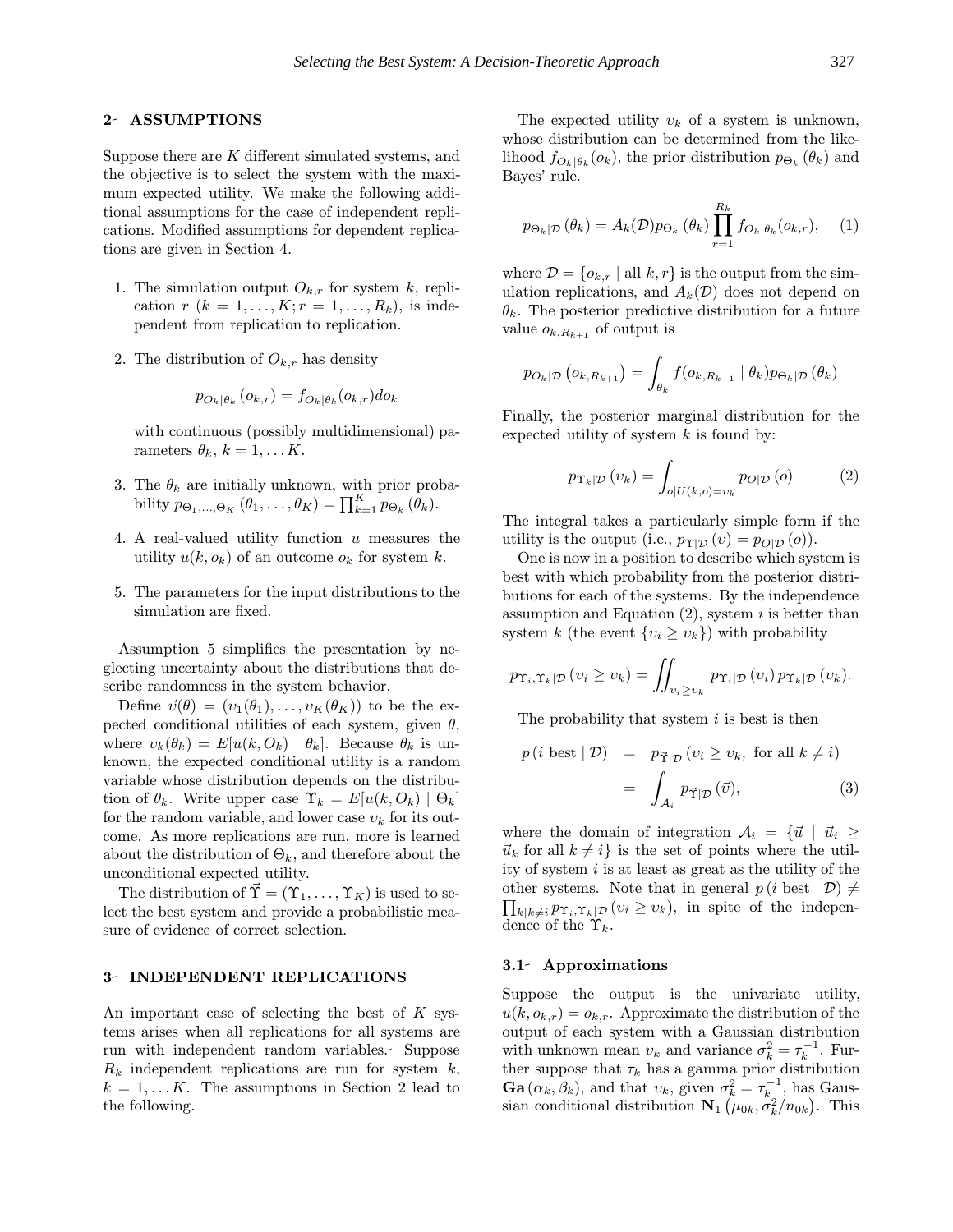Then the posterior distribution of the expected (conditional) utility has Student distribution

$$
p_{\Upsilon_k|\mathcal{D}}\left(v_k\right) \sim \mathbf{St}_1\left(\mu_{R_k}, \frac{\zeta_{R_k}}{\beta_{R_k}}, 2\alpha + R_k\right) \tag{4}
$$

where

$$
\mu_{R_k} = \frac{n_{0k}\mu_{0k} + R\bar{o}_k}{n_{0k} + R_k}
$$
\n
$$
\zeta_{R_k} = (n_{0k} + R_k)(\alpha_k + \frac{R_k}{2})
$$
\n
$$
\beta_{R_k} = \beta + \frac{s_k}{2} + \frac{n_{0k}R_k(\mu_{0k} - \bar{o}_k)^2}{2(n_{0k} + R_k)}
$$
\n
$$
\bar{o}_k = \sum_{r=1}^{R_k} o_{k,r}/R_k
$$
\n
$$
s_k = \sum_{r=1}^{R_k} (o_{k,r} - \bar{o}_k)^2.
$$

The Student distribution with similar parameters plays a role in a standard frequentist confidence interval for the mean (Chick, 1997). Thus, inferences based on approximating the output with a normal distribution, together with the conjugate normal-gamma prior, can be related to classical inferences.

#### 4 DEPENDENT REPLICATIONS

Techniques which induce dependent output from system to system between replications, such as common random numbers (CRN), can lead to significant savings of computational effort for system analysis. It is therefore desirable to extend the techniques of Section 3 to account for such dependencies.

If two systems see similar stochastic inputs (e.g. services times, inter-arrival times) it is plausible that a large realization of utility for system  $i$ , may increase the probability that the realized utility for system  $k$ will be large. For example, particular sequences of customer arrival times and service times may lead to a large utility for both an M/M/1 system and an  $M/M/2$  system (where utility might be the negative of the waiting time).

### 4.1- General Theory

Assume that replications for each system can be paired, set  $R$  to be the number of replications of each system, set  $\vec{o}_r = (o_{1,r}, \ldots, o_{K,r})$  to be the vector of outputs from the r-th replication of each system. Further assume that the vectors  $\vec{o}_r, \vec{o}_{r'}$  are independent

when  $r \neq r'$ , but that the components  $o_{1,r},\ldots,o_{K,r}$ are not necessarily independent for a given r. This assumption permits CRN to be analyzed.

Set  $\vec{\theta} = (\theta_1,\ldots,\theta_K,\theta_{K+1})$  to be the vector of parameters for the output distributions, where  $\theta_{K+1}$  determines dependencies between output from different systems. When  $K > 2$ ,  $\theta_{K+1}$  will generally be multivariate. When output is correlated, the expected conditional utilities  $\vec{v} = (v_1, \ldots, v_K)$  are correlated. Let  $p_{\vec{\Theta}}\left(\vec{\theta}\right)$  be the prior distribution for  $\vec{\theta}$ . Then the posterior distribution for  $\vec{\Theta}$  is

$$
p_{\vec{\Theta}|\mathcal{D}'}\left(\vec{\theta}\right) \propto p_{\vec{\Theta}}\left(\vec{\theta}\right) \prod_{r=1}^{R} f_{\vec{O}_r|\vec{\theta}}(\vec{o}_r),\tag{5}
$$

where  $\mathcal{D}'$  is the correlated output from the simulation replications, and  $f_{\vec{O}_r|\vec{\theta}}(\vec{o}_r)$  is the conditional probability of seeing the given outputs for a given set of parameters for the output distribution.

By analogy with the independent replication case, output from future replications can be predicted with

$$
p_{\vec{O}|\mathcal{D}'}(\vec{o}_{R+1}) = \int_{\vec{\theta}} f_{\vec{O}|\vec{\theta}}(\vec{o}_{R+1}) p_{\vec{\Theta}|\mathcal{D}'}(\vec{\theta})
$$

The induced posterior distribution for the expected utility  $\vec{v}$  of all systems is found by:

$$
p_{\vec{\Upsilon}|\mathcal{D}'}(\vec{v}) = \int_{\vec{\theta}|\vec{\Upsilon}(\vec{\theta}) = \vec{v}} p_{\vec{\Theta}|\mathcal{D}'}(\vec{\theta})
$$

The probability that system  $i$  is the best system is then calculated from the joint distribution of  $\vec{v}$  as

$$
p(\text{system } i \text{ is best}) = \int_{\mathcal{A}_i} p_{\vec{\Upsilon}|\mathcal{D}'}(\vec{v}) \tag{6}
$$

where the domain of integration  $A_i = \{\vec{u} \mid \vec{u}_i \geq$  $\vec{u}_k$  for all  $k \neq i$  is the set of points where the utility of system  $i$  is at least as great as the utility of the other systems.

The definition of  $A_i$  may be modified to allow for more general statements such as 'system  $i$  has an expected utility which is not less than 1 below the maximum utility',  $\{\vec{u} \mid \vec{u}_i \geq \vec{u}_k - 1 \text{ for all } k \neq i\}.$  Thus the present theory can be modified to handle a more general definition of 'best'.

### 4.2 Approximations and Asymptotic Results

The selection result of Section 4.1 requires a large number of parameters to be estimated simultaneously, and imposes difficult numerical integration problems before the best system can be selected. This section examines simplifications and approximations.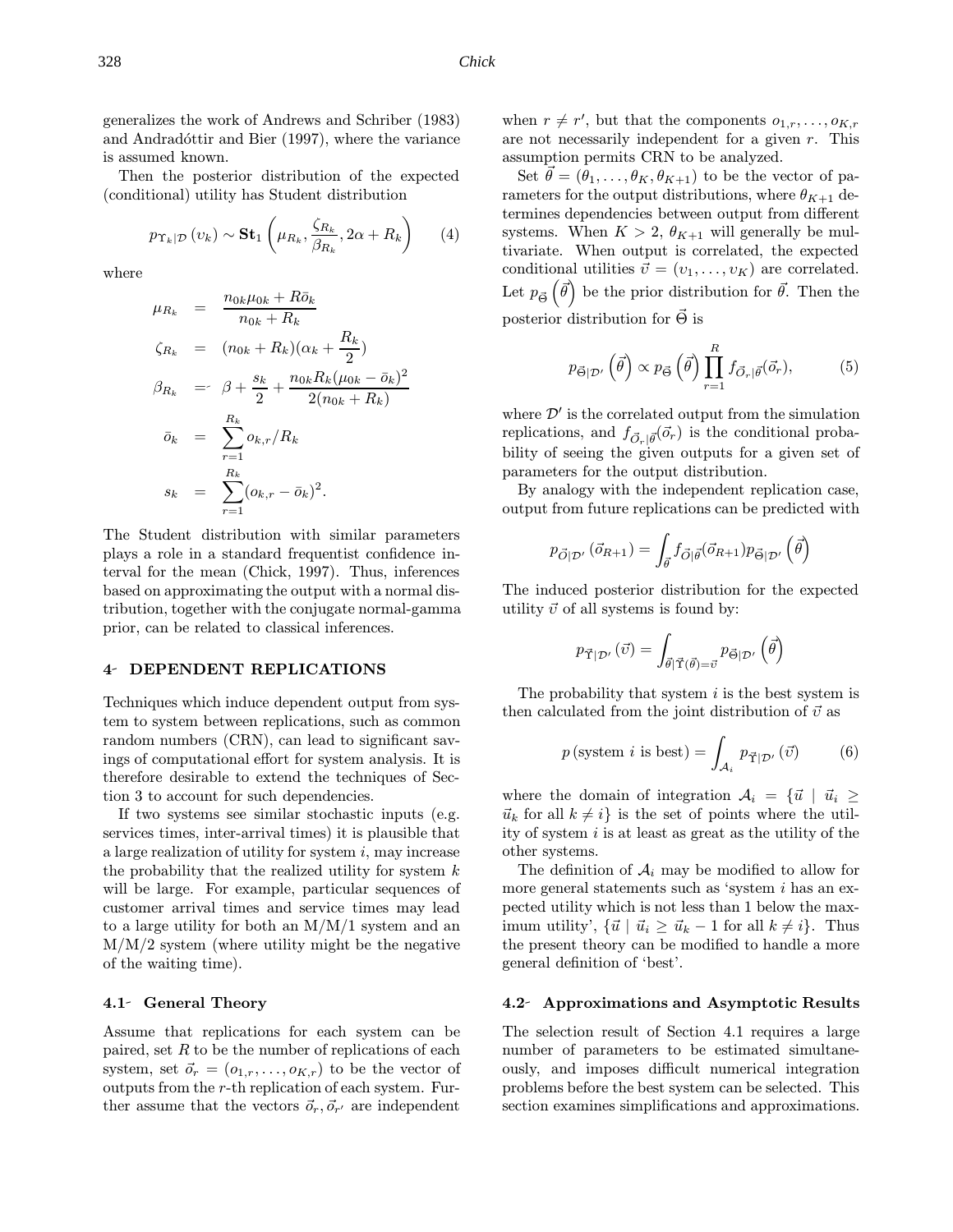Appendix B contains reference information regarding the probability distributions used in this section.

First assume that the simulation output is the utility,  $\vec{U} = \vec{O}$ . Second, assume that the distribution of  $\vec{U}$  is joint Gaussian with unknown parameter  $(\vec{v}, \Sigma)$ . This is often a reasonable assumption, as in cases where the utility satisfies a functional central limit theorem. Third, assume the appropriate multivariate generalization of the approximation in Section 3.1, a conjugate normal-Wishart distribution for  $(\vec{v}, \Sigma)$ ,

$$
p_{\vec{U}_r|\vec{v},\Sigma}(\vec{u}_r) \sim \mathbf{N}_K(\vec{v},\Sigma)
$$

$$
\pi(\tau) \sim \mathbf{W}_K(\alpha_0,\beta_0)
$$

$$
\pi(\vec{v} | \Sigma) = \mathbf{N}_K(\mu_0,\Sigma/n_0)
$$

where  $\vec{u}_r$  is the correlated output from simulation replication r from each system,  $(\vec{v}, \Sigma)$  are the unknown parameters of the Gaussian output distribution, and whose values are to be inferred through simulation analysis, and  $\tau = \Sigma^{-1}$  is the inverse of the unknown covariance matrix. Prior information on  $\tau$  is represented with a Wishart distribution  $W_K(\alpha_0, \beta_0)$ , for some  $\alpha_0, \beta_0$  specified by the analyst, and prior information on  $\vec{v}$  given  $\tau = \Sigma^{-1}$  is represented by a Gaussian distribution with parameters  $\mu_0$ ,  $\Sigma/n_0$ , where  $\mu_0$ ,  $n_0$  are specified by the analyst.

Construct sample statistics from  $R$  simulation replications, the sample K-variant mean  $\bar{o}$  and a sample  $K \times K$  covariance S, where

$$
\begin{array}{rcl}\n\bar{o} & = & \sum_{r=1}^{R} \frac{o_r}{R} \\
S & = & \sum_{r=1}^{R} (o_r - \bar{o})(o_r - \bar{o})^t.\n\end{array} \tag{7}
$$

The posterior distribution for  $\tau$ ,  $\vec{v}$  is (Bernardo and Smith, 1994)

$$
p(\tau | \bar{o}, S) \sim \mathbf{W}_K (\alpha_0 + R/2, W_1(\bar{o}, S))
$$
  

$$
p(\vec{v} | \Sigma, \bar{o}, S) \sim \mathbf{N}_K \left( \frac{n_0 \mu_0 + R \bar{o}}{n_0 + R}, \frac{\Sigma}{n_0 + R} \right)
$$

where

$$
W_1(\bar{\sigma}, S)^{-1} = \beta_0 + \frac{1}{2}S + \frac{n_0 R(\bar{\sigma} - \mu_0)(\bar{\sigma} - \mu_0)^t}{2(n_0 + R)}.
$$

The posterior marginal distribution for the expected utilities can be shown to be a multivariate Student distribution (Bernardo and Smith, 1994),

$$
p(\vec{v} \mid \mathcal{D}') \sim \mathbf{St}_K\left(\frac{n_0\mu_0 + R\bar{o}}{n_0 + R}, \lambda_p, 2\alpha_0 + R - K + 1\right),\tag{8}
$$

where

$$
\lambda_p = (n_0 + R) \left( \alpha_0 + \frac{R - K + 1}{2} \right) W_1(\bar{o}, S).
$$

Several comments can be made about Equation (8). First, the correlation of the utilities for different systems due to a given common-random number scheme is inferred from the simulation output, and no assumptions regarding the precise values of the correlation were required. Second, the expected value  $\frac{n_0\mu_0+R\bar{\rho}}{n_0+R}$  of the unknown expected utility approaches the sample mean  $\bar{o}$  asymptotically. Third, the multivariate Student distribution is shown to play a role for the Bayesian framework of selecting the best system when a Gaussian approximation for the output and a normal-Wishart distribution for the prior are taken. Nelson and Matejcik (1995) anticipated this for the special case of unknown means and a known covariance.

### 5 EXAMPLE

A well-known example (Law and Kelton, 1991) of using common random numbers to compare two systems is the Zippytel (one expensive automated teller) versus Klunkytel (two automated tellers that are half as expensive and half as fast) problem. Zippytel (system 1) is an  $M/M/1$  queue, and Klunkytel (system 2) is an  $M/M/2$  queue. Mean inter-arrival time is assumed to be 1, and both have the same utilization,  $\rho = 0.9$ . Utility  $\vec{u}$  in this case is taken to be the negative of average delay in queue of the first 100 customers. Analytical results (Kelton and Law, 1985) indicate that the theoretical expected utilities are  $v_1 = -4.13$  and  $v_2 = -3.70$ .

We simulate to evaluate the performance of the results in Section 4.2 in determining that the Klunkytel has better performance,  $p(v_2 \ge v_1 | \mathcal{D})$ , based on simulation output  $\mathcal{D}$ .  $R = 100$  replications of each system with independent and synchronized CRN were performed. Sample means and standard errors (Table 1) are consistent with those published in (Law and Kelton, 1991).

Posterior distributions were taken from Equation (4) for independent replications, and from Equation (8) with CRN. Prior distributions assumed  $\mu_0 =$  $(4, 4), n_0 = 1, \alpha = 2.5, \beta = \text{diag}(2, 2).$  This results in a prior mean for  $\vec{v}$  near half the steady-state mean for Speedy, an expected mean for the covariance matrix of  $diag(2, 2)$ , and a variance in the mean which is diag(50, 50). The assumptions are rather conservative, and the results of the analysis are somewhat insensitive to the prior distribution selected. The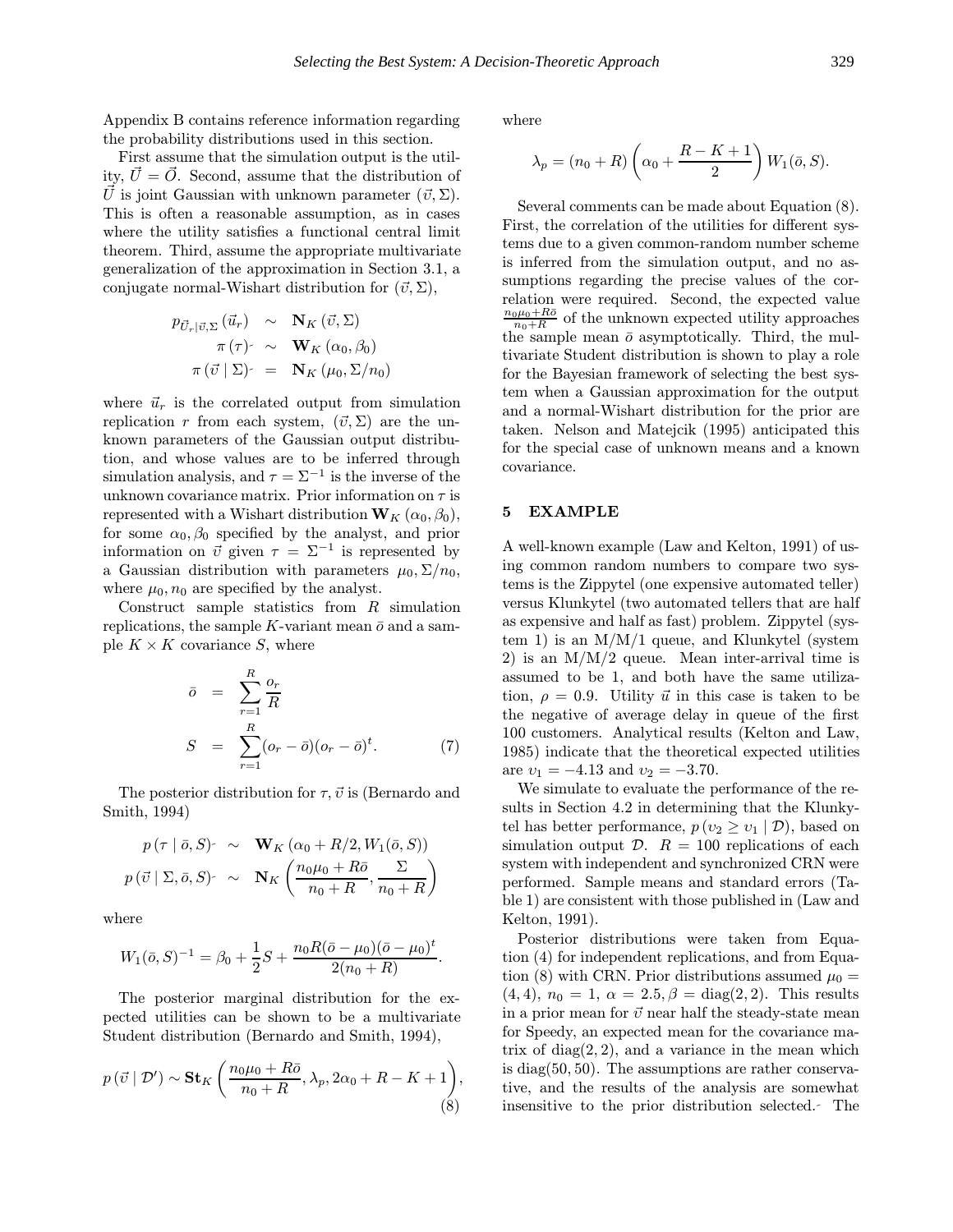| System-        | Theory- |          | SE.  |
|----------------|---------|----------|------|
| Speedytel-     | $4.13-$ | $3.80 -$ | .304 |
| Klunkytel(Ind) | 3.7     | $3.49 -$ | -318 |
| Klunkytel(CRN) | 3.7     | $3.40-$  | .299 |

Table 1: Analysis of Average Waiting Time,  $R = 100$ 

Table 2: Posterior Probability Klunkytel is Better and P-value for  $H_0$ : Same Performance

|               | Variates $p(v_2 \ge v_1   \mathcal{D})$ | P-value for $H_0$     |
|---------------|-----------------------------------------|-----------------------|
| Indep. $\sim$ | T                                       |                       |
| CRN-          | $1 - 1 \times 10^{-30}$                 | $1.5 \times 10^{-34}$ |

Bayesian results are compared with frequentist Pvalues for the hypothesis  $H_0$ : Klunkytel and Speedytel have the same performance.

The correlation of the output for the two systems is extremely high, with  $S$  in Equation  $(7)$  calculated as

$$
S = \left[ \begin{array}{cc} 917.0 & 898.3 \\ 898.3 & 884.2 \end{array} \right]
$$

The posterior distribution  $p(v | \mathcal{D})$  has Student distribution with mean and variance given by:

$$
E[v | \mathcal{D}] = (-3.800, -3.404)^{t}
$$
  
Var[v | \mathcal{D}] = 
$$
\begin{bmatrix} 0.0891 & 0.0872 \\ 0.0872 & 0.0860 \end{bmatrix}
$$

This is relatively similar to frequentist intuition: a standard error of 0.3 (see Table 1) corresponds to a variance of 0.09, and both systems have marginal variances of about 0.09.

A summary of some of the results is presented in Table 2. Not surprisingly, neither the Bayesian nor frequentist approach presented strong evidence that Klunkytel was better than Speedytel, based on the replications with independent variates. When common random numbers were used, the Bayes approach made it quite clear that Klunkytel outperforms Speedytel. The frequentist P-value, together with the sample means, indicate that Klunkytel is the clear winner as well.

Note that the P-value does not at all correspond to the probability  $p(v_2 = v_1 | \mathcal{D})$ . The latter probability is 0 in the Bayesian framework proposed here. On the other hand, because of the properties of the Student distribution, one will observe that the  $1 - P$ -value $/2$ and  $p(v_2 \geq v_1 | \mathcal{D})$  will be close when: (1) the prior distribution is uninformative in some sense, or the number of replications is large, (2) the Gaussian approximations for the output are assumed, and (3) the estimated mean for system 2 is better than for system 1 (the factor of 2 is because the t-test is twosided. The result holds because the difference of two t-distributions with the same degrees of freedom (the posteriors from the paired independent replications) is a t-distribution (analogous to frequentist estimation of the mean of differences). Under these conditions, the P-value provides a measure of evidence which is roughly parallel to a Bayesian posterior distribution.

If these three conditions are not satisfied, or if the point hypothesis testing framework of Berger and Sellke (1987) were used, the P-value would not be an appropriate measure of evidence for the reasons detailed in Berger and Sellke (1987) and briefly summarized in Appendix A.

## 6 COMMENTS ON THE BEM

Alternate selection processes exist in the literature. One is the BEM multinomial selection procedure described by Bechhofer, Elmaghraby, and Morse (1959). Miller, Nelson and Reilly (1996) describe an extension of BEM, the All Vector Comparison (AVC), along with analysis, simulations, and conjectures.

The BEM can be used to estimate the probability that a given system is best in cases when the posterior for the expected utility Equation (6) or Equation (8) is too difficult to handle analytically or by quadrature.

Sample random variables from the posterior distribution for the expected utility, from Equation (8) for example (and not from the original simulations of the K systems). Sampling from the original simulated systems would give incorrect results, as observed utilities, not expected utilities would be sampled. (For instance, if system 1 always outputs 10, and system B outputs 9 with probability .9 and 20 with probability .1, then system A would be declared better with probability .9 if output was sampled, but B has a better expected value.)

The BEM approach has a natural Bayesian representation. Let  $\vec{p} = (p_1, \ldots p_K)$  be the multinomial parameters for the BEM selection problem. Any proper prior is possible for  $\vec{p}$ , but if the conjugate Dirichlet prior

$$
\pi(\vec{p}) \sim \mathbf{Di}_{K-1}(\alpha_1, \ldots, \alpha_K)
$$

is chosen, then the posterior distribution is tractable analytically. Specifically, if  $(n_1, \ldots, n_K)$  is a vector representing that system  $k$  had the highest sampled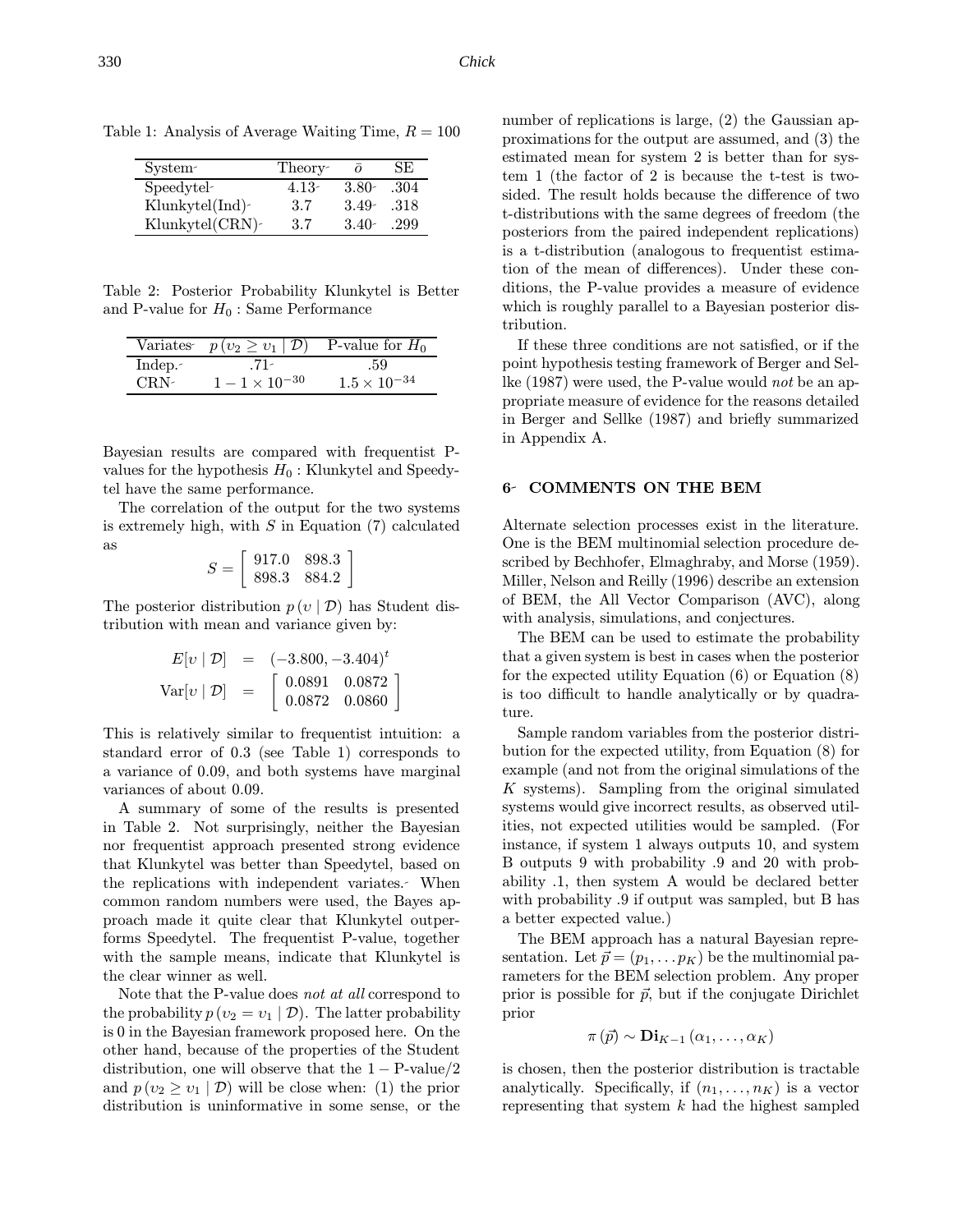expected value  $n_k$  times, the posterior distribution is

$$
p(\vec{p} \mid \mathcal{D}) \sim \mathbf{Di}_{K-1}(\alpha_1 + n_1, \ldots, \alpha_K + n_K)
$$

The maximum a posteriori probability  $\tilde{p}$  (Bayesian analog of MLE) is then given by

$$
\tilde{p}_k = \frac{\alpha_k + n_k - 1}{\sum_{i=1}^K \alpha_i + n_i - 1}.
$$

for  $k = 1, ..., K - 1$ , and  $\tilde{p}_K = 1 - \sum_{i=1}^{K-1} \tilde{p}_i$ . These estimates can be used as a measure of belief that a given system is best.

#### 7 FUNCTIONALS OF DISTRIBUTIONS

It is sometimes of interest to evaluate functionals of the output distributions of the various systems other than expected utility. For instance, a comparison of quantiles of the systems can provide insight for a decision-maker. This section discusses the selection of the 'best' system when best is defined by optimizing a functional of the output distributions other than expected utility.

A Bayesian analysis for output distributions is compatible with either expected-utility or functional optimization decision making. The analysis is quite similar to the analysis for expected utility decision making. The primary difference is that the functional  $\mathcal{L}_k$ of interest is no longer  $E[U_k]$ , but takes a more general form that maps a probability distribution  $p(\cdot)$ into a figure of merit  $\ell_k$ .

$$
\ell_k = \mathcal{L}_k(p_{O_k|\theta_k}(\cdot)) \tag{9}
$$

Here, the notation  $p_{O_k|\theta_k}(\cdot)$  is used to emphasize that  $\mathcal{L}_k$  is a function of the entire probability distribution of the output, rather than the distributions density at a specific value of the output. As with the expected utility case,  $p_{O_k|\theta_k}(o_k)$  depends on an unknown parameter  $\theta_k$ , and therefore  $\ell_k$  is a random variable whose distribution is determined by the posterior distribution of  $\theta_k$  from Equation (1) or Equation (5).

The selection of the 'best' system then follows exactly as above for selecting the system with the maximal utility, except that  $\ell_k$  takes the place of  $v_k$ .

Selecting the best system by optimizing a functional other than expected utility is non-optimal from a decision-theoretic viewpoint, unless one or more of the axioms of decision theory has been rejected. See for example deGroot (1970), or Bernardo and Smith (1994) for axioms for decision making.

# 8 CONCLUSIONS

A unified framework for the problem of selecting the best simulated system was presented from a Bayesian perspective. The framework assumes that simulation output is described by a parametric statistical distribution. The parameters are inferred from the output of the simulation. Uncertainty in the parameters induces a distribution on the conditional mean value of the output, conditional on the parameter of the output distribution. The classical approach of assuming Gaussian output and Student distributions for the mean value of the output was shown to have similar asymptotic properties to a special case of the Bayesian framework: namely, Gaussian output with a normal-Wishart prior.

Benefits of this Bayesian framework are selection from two or more systems, with either independent or common random numbers, with unknown (or known) means and/or covariances for the output, and Gaussian or non-Gaussian simulation output. For the case of unknown mean and variance with common random numbers, the framework provides a probability of correct selection that does not suffer from problems associated with the Bonferroni inequality.

We indicated some criteria for which the Bayesian approach and other approaches are in general agreement, or disagreement, in Section 5.

The framework can be adapted for selecting the best system, comparing systems to a standard, subset selection, and indifference zone techniques merely by changing a domain of integration of the posterior probability given in Equation (3), Equation (6), or Equation (8). Should these integrals resist evaluation by quadrature, the BEM multivariate selection criteria and Monte Carlo techniques can be applied to approximate the probability that a given system is the best. We also comment on expected-value decisionmaking versus optimization criteria based on other functionals of the distribution of the output.

The current paper did not discuss the determination of the number of replications required to achieve a specific probability  $P^*$  of correct selection. This constitutes an important area for further research. Another interesting application for further research is simulation output analysis when some replications are correlated, but not all replications can be paired (e.g., the missing data problem).

Although the focus has been on decision-theoretic perspective of Bayesian statistics and expected utility, other uses are possible. For instance, it is possible to use Bayesian statistics with expected values of other simulation outputs, or with other functionals of the output distribution. Relatively little research has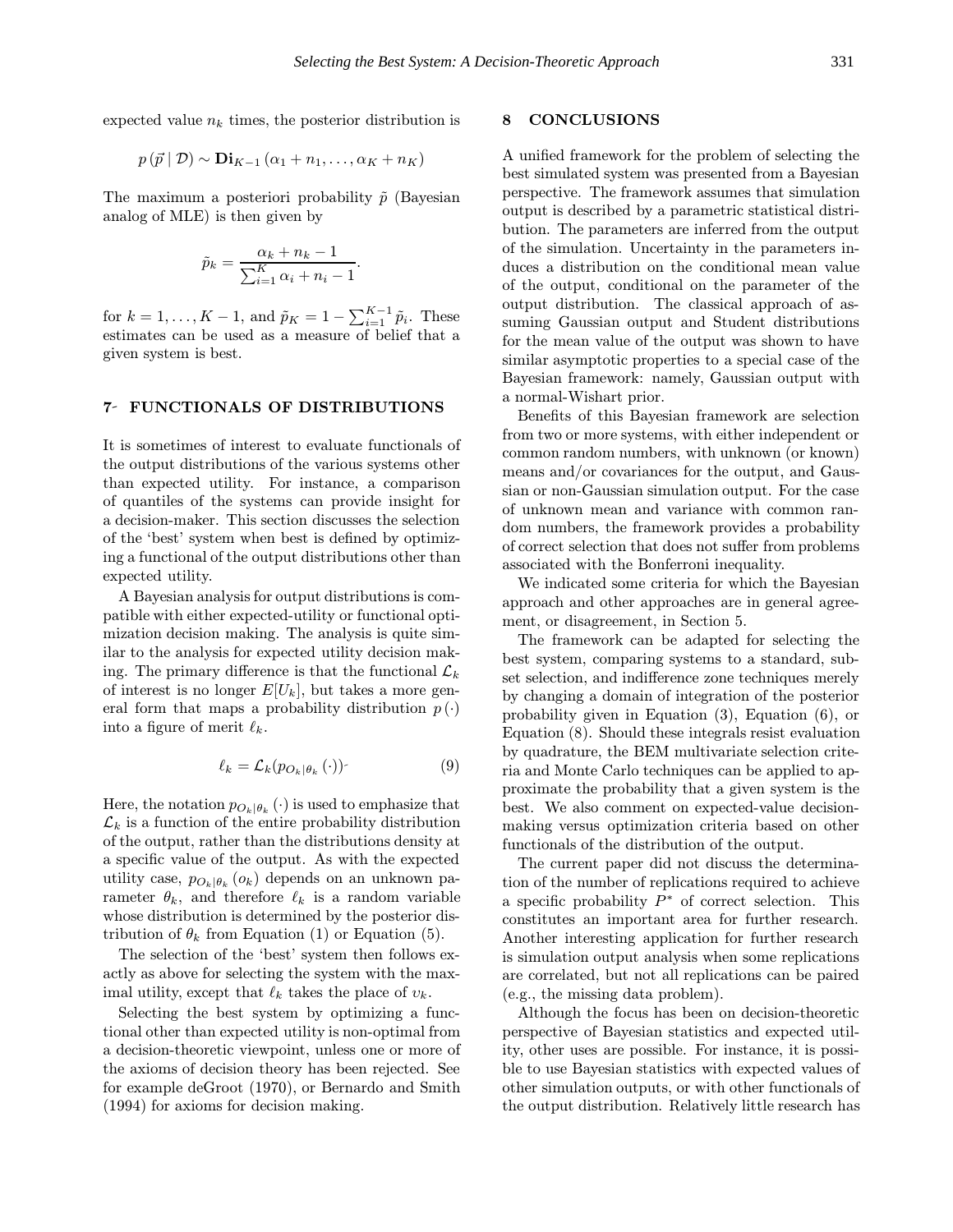been focused in this domain of research, in contrast with the relatively large amount of frequentist-based work on estimation of means and other functionals, notably quantiles.

# ACKNOWLEDGMENT

Thanks are due to Shane Henderson, who made valuable comments during the writing of this paper.

### APPENDIX A: EVIDENCE

The P-value has been a standard measure of evidence in hypothesis testing for determining the best system. On the other hand, there has been considerable discussion in the statistical literature regarding the potential pragmatic pitfalls of using a P-value as a measure of belief that a decision based on confidence intervals is correct.

Berger and Sellke (1987) describe a series of experiments each of which could be analyzed using a hypothesis test of  $H_0$ :  $\theta_i = 0$  versus  $H_1$ :  $\theta_i \neq 0$ , where each hypothesis seemed to be equally likely based on past experience. They pose two questions: Among experiments for which the P-value is around 0.05, what portion correspond to a true  $H_0$ ? In other words, what is the posterior probability  $p_{H|x}$  (H<sub>0</sub>) that  $H_0$  is true, given that data x has been observed? What is the same result for a P-value of 0.01? Such low P-values are typically used to indicate that  $H_0$ is almost certain to be wrong. Suppose a Bayesian analysis were applied, and that each hypothesis has a prior probability of  $1/2$ . They provide surprising lower bounds to those questions: 0.24 for the first question, and 0.07 for the second, regardless of the prior distribution  $p_{\Theta_i|H_1}$  true  $(\theta_i)$  chosen. The relation between posterior probability and P-value of a hypothesis can take on different forms for different tests (Casella and Berger, 1987).

In the example of Section 5,  $1 - P$ -value/2 and  $p(v_2 \geq v_1 | \mathcal{D})$  were close. More generally, for  $K = 2$ systems, the P-value and the probability of correct selection (using the framework above) are off by a linear transformation. This is because a two-sided test is being used for a one-sided question.

The use of P-values as a measure of evidence, therefore, may be misleading. In general, the P-value for a classical test that examines test statistics  $T(X)$  for observed data  $X = x$  is  $p(T(X) \geq T(x) | H_0)$ , where  $H_0$  specifies the true parameter. Simulations to determine coverage probabilities for approximations to confidence intervals similarly assume the null hypothesis. On the other hand, the posterior probability of a hypothesis given data x is  $p(H_0 | x)$ , a very different quantity - the probability that the hypothesis is true, given the data. The P-value refers to the probability of getting extreme test statistics for a given, known value of a parameter. In other words, the P-value conditions on events that never happen.  $p(H_0 | x)$ refers to the probability of a proposition given certain data. Although this is generally clear to statisticians, it is a subtle point that is often overlooked in practice, where P-values are often misinterpreted as probabilities that a hypothesis is true. Further, introductory simulation and statistical text books tend not to cover this issue.

#### APPENDIX B: DISTRIBUTIONS

Densities for the multivariate distributions used in this paper are presented here for convenience. Additional information is available in Bernardo and Smith (1994) and Robert (1994).

Dirichlet distribution:  $A (K-1) \times 1$  vector X is said to have a  $\mathbf{Di}_{K-1}(\alpha_1,\ldots,\alpha_K)$  distribution when  $X_i \geq 0$ ,  $\sum_{i=1}^{K-1} X_i \leq 1$ , and the density function  $f(x)$  $\alpha_1, \ldots, \alpha_K$ ) is

$$
f(x \mid \alpha_1, \dots, \alpha_K) = c \left( 1 - \sum_{i=1}^{K-1} x_i \right)^{\alpha_K - 1} \prod_{i=1}^{K-1} x_i^{\alpha_i - 1}
$$

where  $c = \Gamma(\sum_{i=1}^K \alpha_i) / \prod_{i=1}^K \Gamma(\alpha_i)$ , and  $\alpha_i > 0$ .  $E[X] = (\alpha_1, \ldots, \alpha_K) / \sum_{i=1}^K \alpha_i.$ 

Gamma distribution: A real-valued random variable X is said to have a  $\mathbf{Ga}(\alpha, \beta)$  distribution when the density function  $f(x | \alpha, \beta)$  is

$$
f(x \mid \alpha, \beta) = \frac{\beta^{\alpha}}{\Gamma(\alpha)} x^{\alpha - 1} e^{-\beta x}.
$$

 $E[X] = \alpha \beta^{-1}$  and  $Var[X] = \alpha \beta^{-2}$ .

Multivariate Gaussian distribution: A Kdimensional vector random variable  $X$  is said to have a  $N_K(\mu, \Sigma)$  distribution when the density function  $f(x | \mu, \Sigma)$  is

$$
f(x \mid \mu, \Sigma) = \frac{e^{-\frac{(x-\mu)^{t} \Sigma^{-1} (x-\mu)}{2}}}{(2\pi)^{K/2} |\Sigma|^{1/2}}
$$

where  $\mu$  is the K-dimensional mean,  $|\Sigma|$  is the determinant of  $\Sigma$ , and and  $\Sigma$  is the covariance matrix.  $E[X] = \mu$  and  $Var[X] = \Sigma$ .

Multivariate Student distribution: A Kdimensional vector random variable  $X$  is said to have a  $\mathbf{St}_{K}(\mu, \lambda, \alpha)$  distribution when the density function